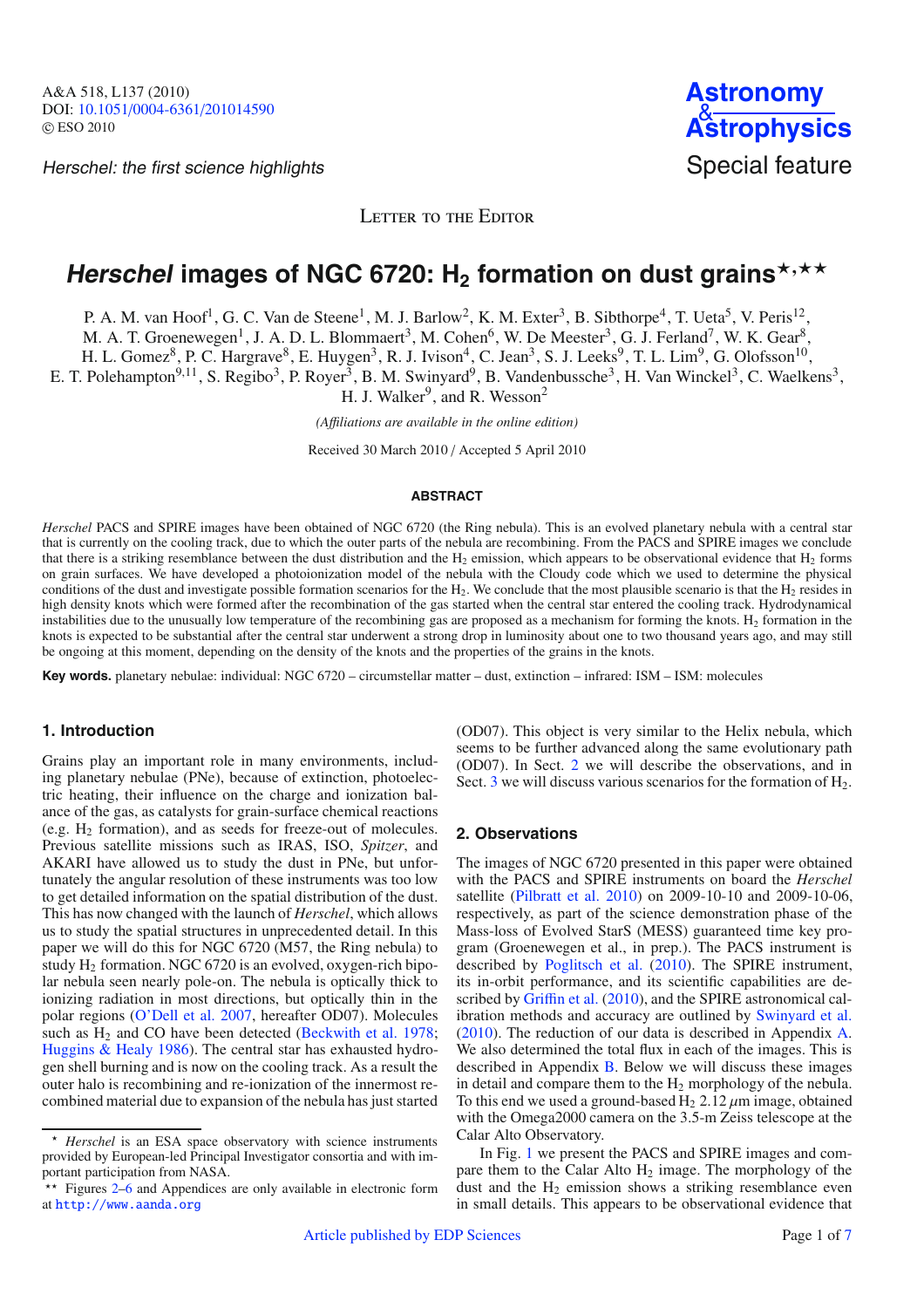

<span id="page-1-1"></span>**[Fig. 1.](http://dexter.edpsciences.org/applet.php?DOI=10.1051/0004-6361/201014590&pdf_id=1)** NGC 6720 in five photometric bands. *Top row from left to right*: H2 2.12 μm, PACS 70 μm, PACS 160 μm. *Bottom row from left to right*: SPIRE 250  $\mu$ m, SPIRE 350  $\mu$ m, and an overlay of the Calar Alto H<sub>2</sub> contours on the PACS 70  $\mu$ m image. The H<sub>2</sub> image is not flux calibrated. The maps have standard orientation (N to *the top*, E to *the left*).

H2 forms on grain surfaces in an astrophysical environment. Such evidence is very rare. A similar result was obtained by [Habart et al.](#page-3-7) [\(2003\)](#page-3-7) for the  $\rho$  Ophiuchi molecular cloud, suggesting that  $H_2$  forms on PAH surfaces. The presence of PAHs in NGC 6720 cannot be fully excluded, but seems very unlikely. Accordingly our observations are the first indication for  $H_2$  formation on oxygen-rich dust grains in an astrophysical environment to our knowledge.

We can divide the  $H_2$  image into 3 regions: the inner ring, with a semimajor axis of  $\sim$ 45", an inner set of arcs with a radius of ∼70" (the inner halo), and an outer set of arcs with a radius of ∼110" (the outer halo). There is also fainter emission outside of these outer arcs, but this is not very easy to see on the printed map.

Comparing the  $H_2$  and the sub-mm maps it is clear that the size and shape of the inner ring is reproduced on all images. The same can be said for the inner halo, which can be seen clearly on all maps. In the NW part of the inner halo, the  $H_2$  emission region is broader than in the SE – this too is the case on the SPIRE images, and less clearly so on the PACS images. Finally, the outer halo on the  $H_2$  image is also visible on the sub-mm images – as extended emission on the SPIRE images and as a faint circular ring shape on the PACS images (on the  $70 \mu m$  image most clearly). On the zoomed PACS 70  $\mu$ m with overlaid  $H<sub>2</sub>$  contours (Fig. [1,](#page-1-1) lower right panel) the clear correspondence between the optical and sub-mm emission in the ring and the inner halo is highlighted.

# <span id="page-1-0"></span>**3. The origin of the H2**

From the ground-based  $H_2$  images it is clear that most of the  $H_2$ resides in high density knots in the inner ring [\(Speck et al. 2003](#page-3-8)).

<span id="page-1-2"></span>**Table 1.** Parameters of the Cloudy model of NGC 6720.

| $T_{\text{eff}}$ (kK)          | 134.7   | $\epsilon(C)$   | 8.20 |
|--------------------------------|---------|-----------------|------|
| $L_{*}\left( L_{\odot}\right)$ | 239.    | $\epsilon(N)$   | 7.89 |
| $r_{\rm in}$ (mpc)             | 56.     | $\epsilon$ (O)  | 8.50 |
| $r_{\text{out}}$ (mpc)         | 175.    | $\epsilon$ (Ne) | 7.93 |
| $log(n_H)$ (cm <sup>-3</sup> ) | 2.60    | $\epsilon(S)$   | 6.42 |
| $T_e$ (kK)                     | 11.97   | $\epsilon$ (Cl) | 4.94 |
| $log(n_e)$ (cm <sup>-3</sup> ) | 2.62    | $\epsilon$ (Ar) | 6.19 |
| $log(\Gamma)$                  | $-2.21$ | $\epsilon$ (Fe) | 5.18 |
| $\epsilon$ (He)                | 11.00   | $D$ (pc)        | 740. |
|                                |         |                 |      |

In this section we will investigate the origin of this  $H_2$ . The halo also shows  $H_2$  emission, which has a very different morphology though. The latter will not be discussed here. It is clear that  $H_2$ was formed in the dense AGB wind. In the post-AGB phase three different scenarios will be investigated: 1) this  $H_2$  survived in the ionized region; 2) this  $H_2$  survived in the knots, which formed before the gas was ionized and 3) this  $H_2$  was destroyed and then was formed again later inside the knots when they formed. These scenarios were already investigated for the Helix nebula by [Matsuura et al.](#page-3-9) [\(2009\)](#page-3-9). In order to determine the physical conditions in the nebula we created a photoionization model using a prerelease of version C10.00 of the photoionization code Cloudy (revision 3862), last described by [Ferland et al.](#page-3-10) [\(1998](#page-3-10)). The details of the modeling are described in Appendix  $C$ , the resulting model parameters are summarized in Table [1.](#page-1-2)

#### <span id="page-1-3"></span>3.1. Can <sup>H</sup>*<sup>2</sup>* survive in the ionized region?

For the Helix nebula, [Matsuura et al.](#page-3-9) [\(2009\)](#page-3-9) conclude that "part of the  $H_2$  is primordial, i.e. formed during the AGB phase, and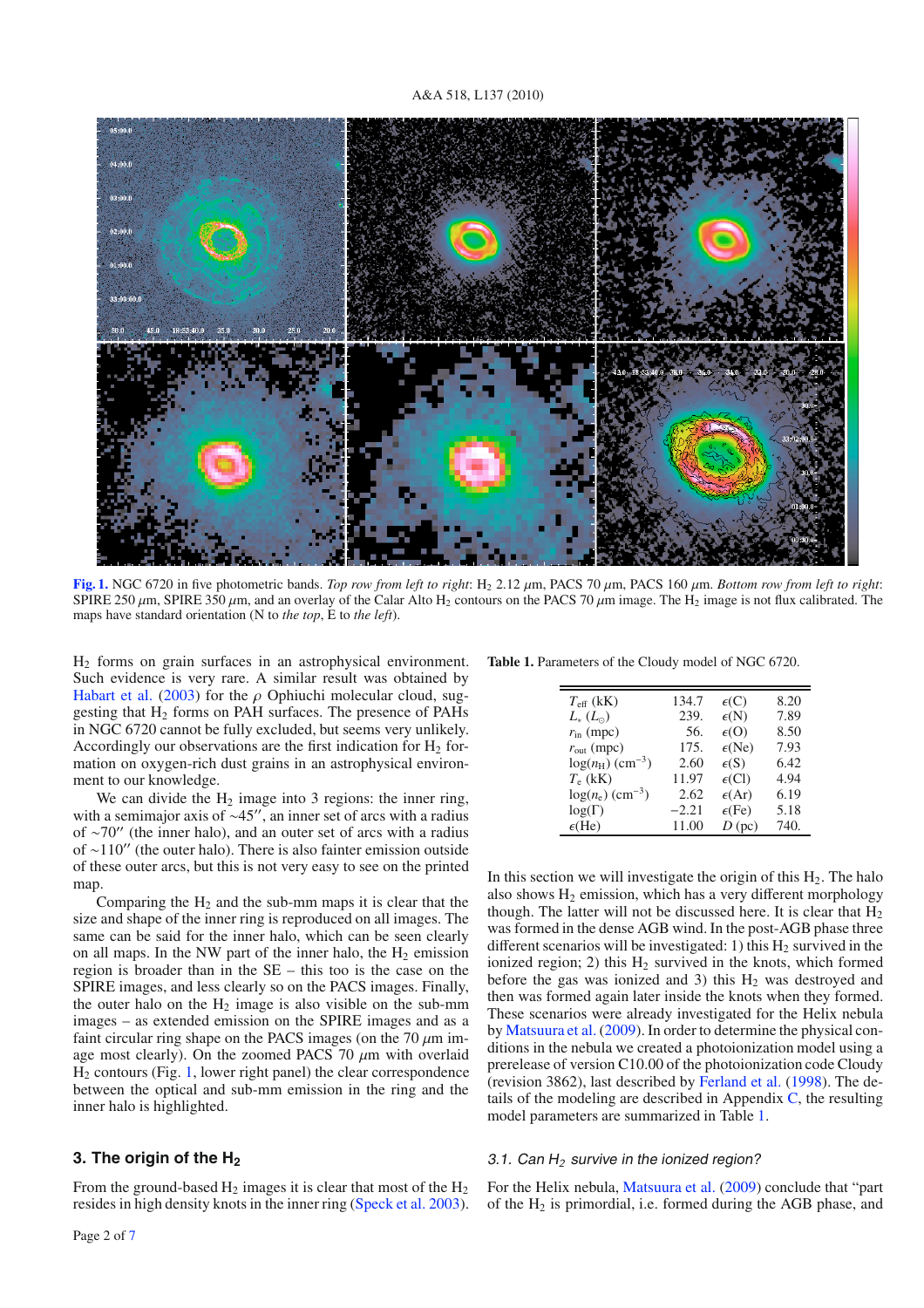survived the ionization of the nebula". This conclusion is based on the work of [Aleman & Gruenwald](#page-3-11) [\(2004,](#page-3-11) hereafter AG04). We recreated the models of AG04 with Cloudy. This code is capable of creating an equilibrium model of the ionized region as well as the PDR and the molecular regions. It includes state-of-the-art code for modeling grains [\(van Hoof et al. 2004\)](#page-3-12) as well as the chemistry network [\(Abel et al. 2005\)](#page-3-13) and the H2 molecule [\(Shaw et al. 2005\)](#page-3-14). We created spherically symmetric, one-dimensional models with the parameters of the standard model of AG04. Our  $H_2$  model includes all ro-vibrational levels of the ground electronic state, as well as the six electronically excited states that are coupled to the ground state by permitted electronic transitions. Self-shielding of the  $H_2$  molecule was calculated self-consistently using detailed radiative transfer (including line overlap) of each of the roughly half a million lines of the molecule.

First we needed to define the outer radius of the ionized region. In PNe that is not straightforward. Due to the  $v^{-3}$  dependence of photoionization cross section, the high energy tail of the stellar spectrum will propagate through the ionized region into the PDR and cause hydrogen to stay partially ionized there. Such PDRs are sometimes referred to as XDRs. The transition from fully ionized gas to neutral gas will be gradual and the transition layer will have a considerable thickness. [Aleman & Gruenwald](#page-3-11) [\(2004\)](#page-3-11) stopped their calculations when  $n(H^+)/n_H = 10^{-4}$  was reached<sup>[1](#page-2-0)</sup>. Cloudy by default stops when the electron temperature drops below 4000 K, based on the notion that at lower temperatures the forbidden optical emission lines will no longer be excited effectively and the stopping radius will coincide with the outer radius in optical images of the nebula. The choice of the stopping criterion is crucial, but is unfortunately not discussed by AG04. The  $H_2$  fraction  $R_M$  (Eq. (7) in AG04) continually rises as the value of  $n(H^+)/n_H$  where the calculation is stopped, is lower. This is illustrated in Fig. [2.](#page-5-0) This clearly shows that there is no obvious choice for the stopping criterion: the deeper one integrates, the higher the value of  $R_M$  becomes. This is hardly surprising: deeper layers are better shielded from UV radiation and the  $H_2$  abundance will be higher. The local maximum of the H<sub>2</sub> abundance that AG04 report around  $n(H^+)/n_H = 0.1$ is barely reproduced in the Cloudy model and has virtually no effect on the overall value of  $R_M$  (see Fig. [3\)](#page-5-3). Most of the  $H_2$ present in this model will be in regions near the outer radius. The  $H_2$  weighted average ionization of hydrogen is slightly more than 10−3. So a more precise statement would be that a small fraction of  $H<sub>2</sub>$  can survive (or better: is constantly destroyed and formed again) in the transition region between the ionized region and the molecular region. The expectation of AG04 that using a detailed treatment of  $H_2$  self-shielding could increase the value of  $R_M$  by up to 2 dex could not be confirmed with Cloudy, at least not for the standard model of AG04. Our value of  $R_M$  is actually slightly lower than reported by AG04. The standard model of AG04 is roughly appropriate for a low-mass central star on the horizontal track. To model a high-mass central star, we also created a "standard4" model which is identical to the standard model except that  $n_H = 10^4$  cm<sup>-3</sup> and  $L_* = 10^4$   $L_{\odot}$ . The results are shown in Figs. [4](#page-5-4) and [5.](#page-5-5) In this model, the value for  $R_M$  is somewhat lower than in the standard model. So the conclusion is that a small amount  $H_2$  can exist in the ionized region, mostly in the transition zone towards the PDR, and that this amount is not sufficient to explain the observed  $H_2$  emission in the inner ring.

#### 3.2. Can <sup>H</sup>*<sup>2</sup>* survive in knots?

When the photoionization of the AGB shell starts at the moment when a planetary nebula is born, the molecules in the circumstellar shell will be very quickly destroyed unless they can somehow be shielded from the ionizing radiation. Dense knots that formed during the AGB phase can provide this environment and seem a very attractive explanation for the existence of  $H_2$  in evolved PNe such as NGC 6720. It is clear that dense knots can shield the material in the center from FUV flux and allow  $H_2$  molecules to survive. But it is also obvious from the images presented in e.g. [Matsuura et al.](#page-3-9) [\(2009\)](#page-3-9) that the FUV flux will interact with the outer layers of the knot. This interaction causes material to be advected off the knot. During that process the material will be heated, causing  $H_2$  to shine. This provides a natural explanation for the  $H_2$  spectrum seen in the Helix nebula [\(Henney et al.](#page-3-15) [2007](#page-3-15)). This process will gradually erode the knots, and eventually they will be destroyed. We will now make an estimate of the lifetime of a knot in the ionized region.

We adopt a value of  $1.5 \times 10^{-5}$  *M*<sub>o</sub> for the mass of the knots [\(Meixner et al. 2005;](#page-3-16) [Matsuura et al. 2009](#page-3-9)). We furthermore assume that the knots have a typical diameter of 0.5". Combined with a distance of 740 pc [\(O'Dell et al. 2009](#page-3-17)) this gives a physical diameter of  $5.54 \times 10^{10}$  km (370 AU), in agreement with the typical size stated in [O'Dell et al.](#page-3-18) [\(2003\)](#page-3-18). Assuming that 70% of the mass is hydrogen, this yields an average number density of hydrogen of  $n_H = 1.4 \times 10^5$  cm<sup>-3</sup>. The density in the center of the knot should be higher, in agreement with the mea-surements by [Meaburn et al.](#page-3-19) [\(1998](#page-3-19)) and [Huggins et al.](#page-3-20) [\(2002](#page-3-20)). We assume spherical astronomical silicate grains to be present in the knot, with a standard ISM size distribution [\(Mathis et al.](#page-3-21) [1977](#page-3-21)) and a dust-to-gas mass ratio equal to the standard model [of NGC 6720.](#page-3-15)

Henney et al. [\(2007](#page-3-15)) state that their models C06 and A06 matched the observations of the Helix nebula best for the outer and inner knots, respectively. Taking the parameters for the advection flow presented in Table [1](#page-1-2) of [Henney et al.](#page-3-15) [\(2007\)](#page-3-15), one can calculate that the erosion rate would be approximately  $10^{-10}$ and  $10^{-9}$   $M_{\odot}$  yr<sup>-1</sup> for the C06 and A06 model, respectively. Combining this with the adopted mass of the knot yields a survival time of 15 000 to 150 000 yr. However, one should realize that during most of PN evolution the central star luminosity was much higher than assumed here (by upto 2 dex, the central star of the Helix nebula has a luminosity of 120  $L_{\odot}$ ), and also that the nebula was much more compact during the early stages of evolution causing the knots to be much closer to the central star. The will cause the erosion to be much faster early on and hence the survival time to be much shorter. The erosion rate will scale at least with the square-root of the EUV flux when the advection flow is in the recombination-dominated regime. So a conservative estimate is that the survival time is at least a factor 10 shorter than stated above, and likely more. [O'Dell et al.](#page-3-0) [\(2007](#page-3-0), [2009](#page-3-17)) state that the kinematic age of the Ring nebula is 7000 yr, making the survival of the knots inside the ionized region problematic. Note that this argument also applies to models where the knots formed due to instabilities at the ionization front during the onset of ionization. More detailed modeling of the knots during the high-luminosity phase is warranted though to reach a more definitive conclusion.

### 3.3. Can <sup>H</sup>*<sup>2</sup>* be formed again after ionization?

O'Dell et al. [\(2007\)](#page-3-0) argue that knot formation only starts after the central star has entered the cooling track and the nebular material starts recombining. This argument is based on the fact that

<span id="page-2-0"></span><sup>&</sup>lt;sup>[1](#page-1-1)</sup> The number  $10^{-4}$  is stated in the text, but an inspection of their Fig. 1 suggests that they actually used  $10^{-3}$ . In this section we will adopt  $10^{-4}$ as the stopping criterion.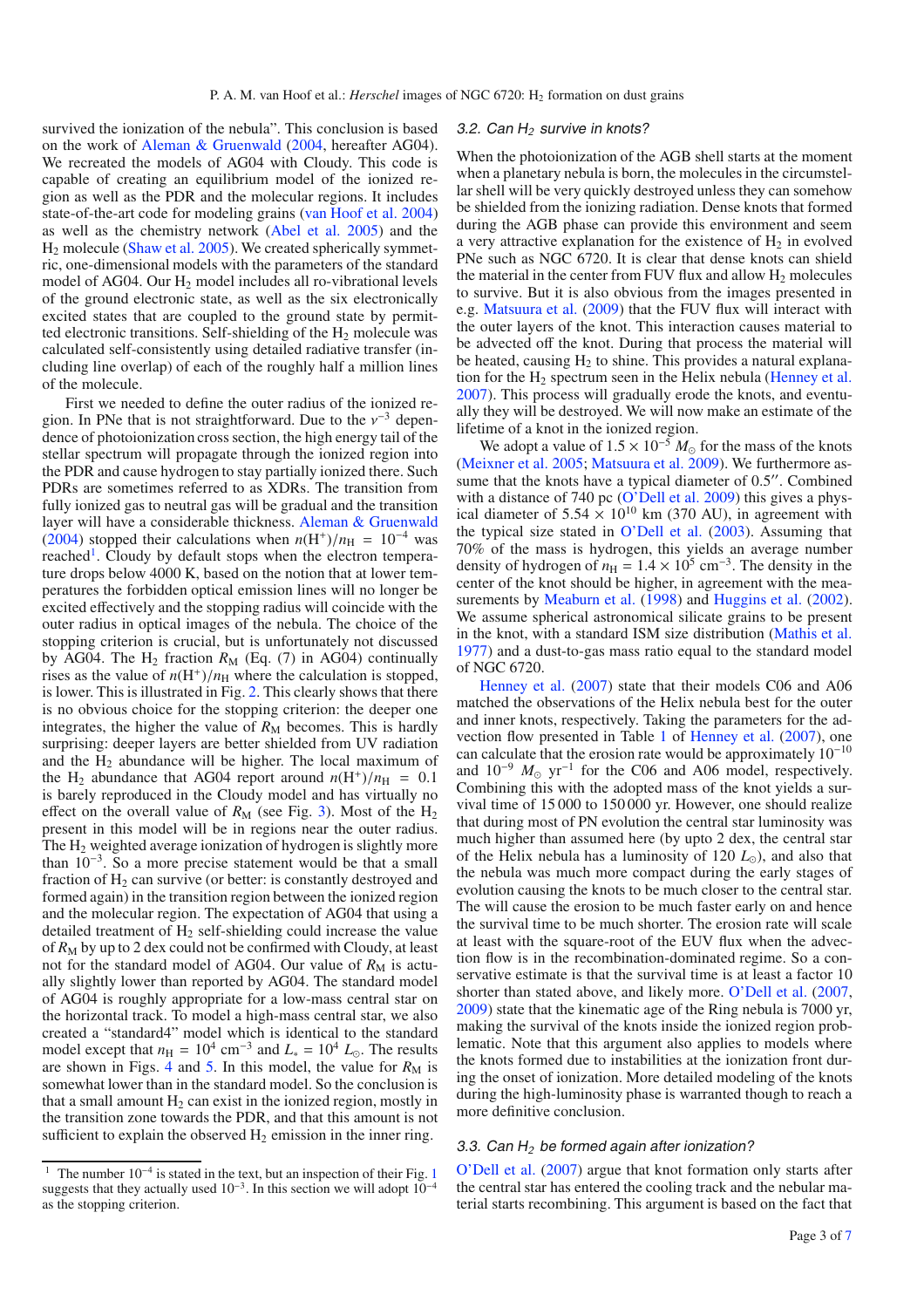no similar features are seen in HST images of younger PNe. We propose a new explanation in which the recombining gas cools very quickly, much faster than the recombination proceeds. This is indicated by Fig. [4](#page-5-4) in [Ferland & Truran](#page-3-22)  $(1981)$ , but these calculations clearly need to be redone for conditions that are more appropriate for NGC 6720. The fast cooling would result in gas that is still ionized (and thus produces abundant recombination radiation) but has very little thermal pressure support. The radiation pressure of the recombination radiation on the dust and/or gas may then cause the medium to become unstable and fragment into many globules.

[O'Dell](#page-3-0) [et](#page-3-0) [al.](#page-3-0) [\(2007\)](#page-3-0) also argued that the main gas phase of NGC 6720 was fully ionized during the high-luminosity phase, so that any  $H_2$  present in the gas would have been destroyed very quickly (on timescales less than a year). Consequently any  $H_2$ present in the knots must have formed after the formation of the knots itself started and they became dense enough to shield the molecules from the UV light. To investigate this scenario further, we created Cloudy models of the knots using revision 3862 of the experimental "newmole" version of the code in order to cope with the very steep density gradient at the outer edge of the knot. As was the case with the models described in Sect. [3.1,](#page-1-3) we use a full and self-consistent  $H_2$  model. The models are based on our standard model of NGC 6720, with a modified density law that mimics a dense knot just outside the ionized region. The density is constant until the electron temperature drops below 4000 K, then the density will rise steeply towards the core density of the knot with an assumed scale-length of  $2 \times 10^9$  km.

We computed eight Cloudy models with  $\log n_H = 4 (0.5) 7.5$ to cover the full range of plausible densities in the center of the knot. From the models we extracted the formation (solid lines) and destruction timescales (dotted lines) of  $H<sub>2</sub>$ . The results are shown in Fig. [6](#page-5-1) for selected models. The Cloudy models show that a minimum core density of roughly  $10^5$  cm<sup>-3</sup> is needed to get sufficient shielding from the UV radiation for substantial  $H<sub>2</sub>$  formation in the knot. [Gould & Salpeter](#page-3-23) [\(1963\)](#page-3-23) have shown that  $H_2$  formation is dominated by grain surface reactions for conditions similar to the knots. The Cloudy models confirm this. The grain surface reaction rate used in Cloudy is taken from [Cazaux & Tielens](#page-3-24) [\(2002b](#page-3-24)[,a\)](#page-3-25). The grain surface formation rate scales linearly with the integrated projected grain surface area. The latter depends critically on the assumed grain size distribution as well as the shape of the grains and the grain abundance. The integrated grain surface area in our models is  $\Sigma = 9.78 \times$  $10^{-22}$  cm<sup>2</sup>/H. Using other size distributions found in the litera-ture (e.g. [Weingartner & Draine 2001\)](#page-3-26) yielded values for  $\Sigma$  with a range of a factor of 5, with our adopted value being towards the upper end of that range. If we assume that the grains have a fractal shape rather than spherical, the projected grain surface area will be larger than assumed above, yielding shorter formation timescales.

<span id="page-3-27"></span>The formation timescales from the Cloudy models can be summarized in the fitting formula given in Eq. [\(1\)](#page-3-27)

$$
t_{\text{H}_2} = \frac{1170}{n_6^{0.9} \,\Sigma_{-21}} \,\text{[yr]}.\tag{1}
$$

Here  $n_6$  is the hydrogen density in the knot in units of  $10^6$  cm<sup>-3</sup> and  $\Sigma$ <sub>-21</sub> is the projected grain surface area in units of 10−<sup>21</sup> cm<sup>2</sup>/H. [O'Dell et al.](#page-3-0) [\(2007\)](#page-3-0) state that the central star has exhausted hydrogen-shell nuclear burning one to two thousand years ago. Given the observed core densities in the knots,

significant  $H<sub>2</sub>$  formation would be possible (though conversion from  $H^0$  to  $H_2$  need not be complete) assuming that the knot formation was quick after the recombination started and keeping the uncertainties stated above in mind. Hence this is currently the most plausible explanation for the presence of  $H_2$  in the knots.

*Acknowledgements.* We thank William J. Henney and Robin J.R. Williams for fruitful discussions. P.v.H., G.V.d.S., K.E., M.G., J.B., W.D.M., R.H., C.J., S.R., P.R., and B.V. acknowledge support from the Belgian Federal Science Policy Office via the PRODEX Programme of ESA. PACS has been developed by a consortium of institutes led by MPE (Germany) and including UVIE (Austria); KU Leuven, CSL, IMEC (Belgium); CEA, LAM (France); MPIA (Germany); INAFIFSI/ OAA/OAP/OAT, LENS, SISSA (Italy); IAC (Spain). This development has been supported by the funding agencies BMVIT (Austria), ESA-PRODEX (Belgium), CEA/CNES (France), DLR (Germany), ASI/INAF (Italy), and CICYT/MCYT (Spain). SPIRE has been developed by a consortium of institutes led by Cardiff Univ. (UK) and including Univ. Lethbridge (Canada); NAOC (China); CEA, LAM (France); IFSI, Univ. Padua (Italy); IAC (Spain); Stockholm Observatory (Sweden); Imperial College London, RAL, UCL-MSSL, UKATC, Univ. Sussex (UK); Caltech, JPL, NHSC, Univ. Colorado (USA). This development has been supported by national funding agencies: CSA (Canada); NAOC (China); CEA, CNES, CNRS (France); ASI (Italy); MCINN (Spain); SNSB (Sweden); STFC (UK); and NASA (USA). Data presented in this paper were analysed using "HIPE", a joint development by the *Herschel* Science Ground Segment Consortium, consisting of ESA, the NASA *Herschel* Science Center, and the HIFI, PACS and SPIRE consortia. This research made use of tools provided by Astrometry.net.

#### **References**

- <span id="page-3-13"></span>Abel, N. P., Ferland, G. J., Shaw, G., & van Hoof, P. A. M. 2005, ApJS, 161, 65 Aleman, I., & Gruenwald, R. 2004, ApJ, 607, 865
- <span id="page-3-11"></span>Beckwith, S., Gatley, I., & Persson, S. E. 1978, ApJ, 219, L33
- <span id="page-3-25"></span><span id="page-3-1"></span>Cazaux, S., & Tielens, A. G. G. M. 2002a, ApJ, 577, L127
- Cazaux, S., & Tielens, A. G. G. M. 2002b, ApJ, 575, L29
- <span id="page-3-24"></span>Ferland, G. J., & Truran, J. W. 1981, ApJ, 244, 1022
- <span id="page-3-22"></span>Ferland, G. J., Korista, K. T., Verner, D. A., et al. 1998, PASP, 110, 761
- 
- <span id="page-3-23"></span><span id="page-3-10"></span><span id="page-3-5"></span>Gould, R. J., & Salpeter, E. E. 1963, ApJ, 138, 393
- Griffin, M. J., Abergel, A., Ade, P. A. R., et al. 2010, A&A, 518, L3
- <span id="page-3-7"></span>Habart, E., Boulanger, F., Verstraete, L., et al. 2003, A&A, 397, 623
- <span id="page-3-15"></span>Henney, W. J., Williams, R. J. R., Ferland, G. J., Shaw, G., & O'Dell, C. R. 2007, ApJ, 671, L137
- Huggins, P. J., & Healy, A. P. 1986, MNRAS, 220, 33P
- <span id="page-3-20"></span><span id="page-3-2"></span>Huggins, P. J., Forveille, T., Bachiller, R., et al. 2002, ApJ, 573, L55
- <span id="page-3-30"></span>Lang, D., Hogg, D. W., Mierle, K., Blanton, M., & Roweis, S. 2010, AJ, 139, 1782
- Liu, Y., Liu, X., Luo, S., & Barlow, M. J. 2004, MNRAS, 353, 1231
- <span id="page-3-33"></span>Mathis, J. S., Rumpl, W., & Nordsieck, K. H. 1977, ApJ, 217, 425

<span id="page-3-21"></span><span id="page-3-19"></span><span id="page-3-9"></span>Matsuura, M., Speck, A. K., McHunu, B. M., et al. 2009, ApJ, 700, 1067

- Meaburn, J., Clayton, C. A., Bryce, M., et al. 1998, MNRAS, 294, 201
- <span id="page-3-16"></span>Meixner, M., McCullough, P., Hartman, J., Son, M., & Speck, A. 2005, AJ, 130, 1784
- <span id="page-3-18"></span>O'Dell, C. R., Balick, B., Hajian, A. R., Henney, W. J., & Burkert, A. 2003, Rev. Mex. Astron. Astrofis. Conf. Ser., 15, 29
- <span id="page-3-0"></span>O'Dell, C. R., Sabbadin, F., & Henney, W. J. 2007, AJ, 134, 1679
- <span id="page-3-17"></span>O'Dell, C. R., Henney, W. J., & Sabbadin, F. 2009, AJ, 137, 3815
- <span id="page-3-28"></span>Ott, S. 2010, in Astronomical Data Analysis Software and Systems XIX, ed. Y. Mizumoto, K.-I. Morita, & M. Ohishi, ASP Conf. Ser., in press
- Pilbratt, G. L., Riedinger, J. R., Passvogel, T., et al. 2010, A&A, 518, L1
- Poglitsch, A., Waelkens, C., Geis, N., et al. 2010, A&A, 518, L2
- <span id="page-3-32"></span><span id="page-3-4"></span><span id="page-3-3"></span>Rauch, T. 2003, A&A, 403, 709
- Shaw, G., Ferland, G. J., Abel, N. P., Stancil, P. C., & van Hoof, P. A. M. 2005, ApJ, 624, 794
- <span id="page-3-14"></span>Speck, A. K., Meixner, M., Jacoby, G. H., & Knezek, P. M. 2003, PASP, 115, 170

<span id="page-3-31"></span><span id="page-3-29"></span><span id="page-3-8"></span><span id="page-3-6"></span>Swinyard, B. M., Ade, P., Baluteau, J.-P., et al. 2010, A&A, 518, L4 Ueta, T. 2006, ApJ, 650, 228

- <span id="page-3-12"></span>van Hoof, P. A. M., & Van de Steene, G. C. 1999, MNRAS, 308, 623
- van Hoof, P. A. M., Weingartner, J. C., Martin, P. G., Volk, K., & Ferland, G. J. 2004, MNRAS, 350, 1330
- <span id="page-3-34"></span><span id="page-3-26"></span>Vollmer, B., Gassmann, B., Derriere, S., et al. 2010, A&A, 511, A53 Weingartner, J. C., & Draine, B. T. 2001, ApJ, 548, 296

Pages 5 to 7 are available in the electronic edition of the journal at http://www.aanda.org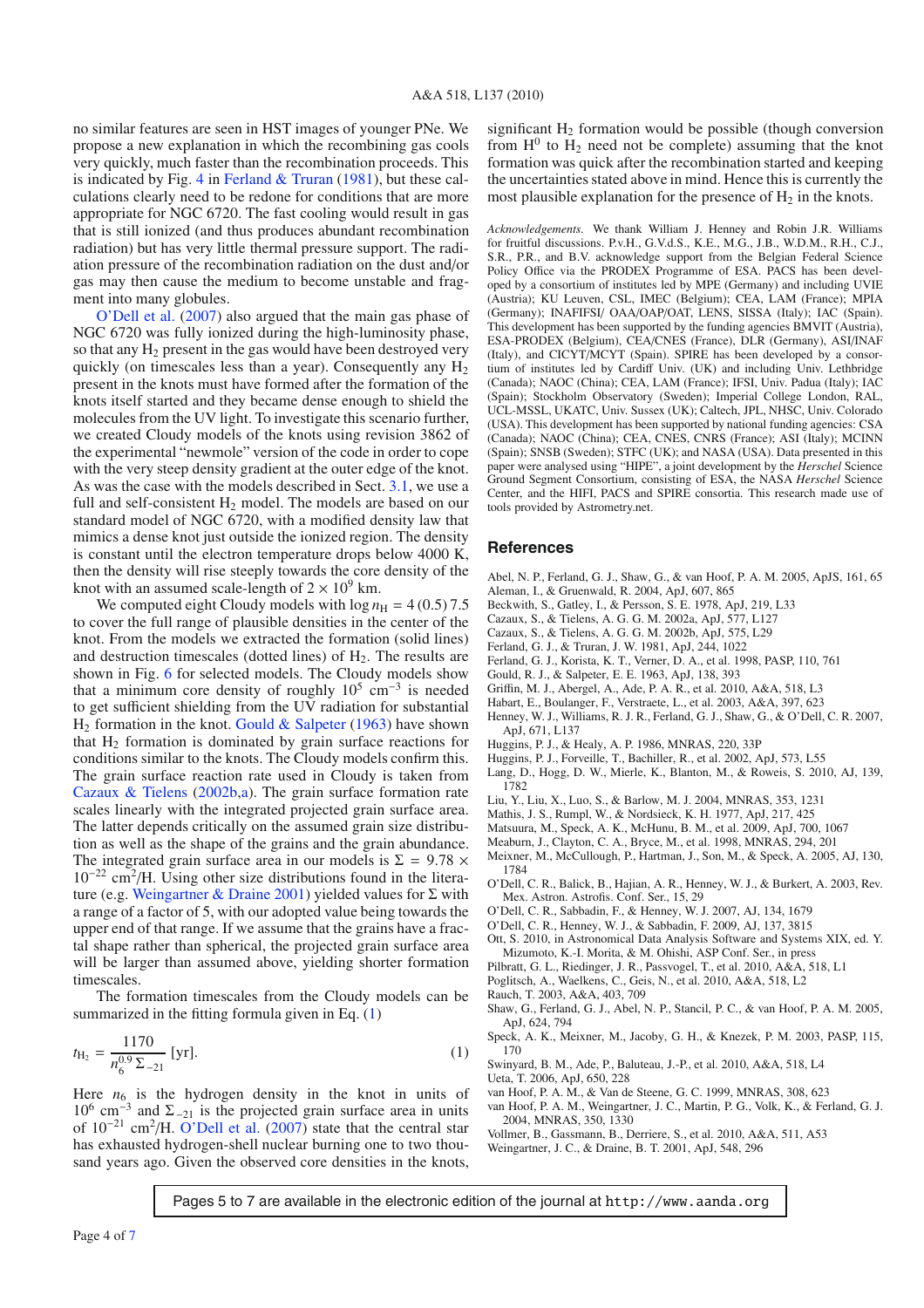- <sup>1</sup> Royal Observatory of Belgium, Ringlaan 3, 1180 Brussels, Belgium e-mail: p.vanhoof@oma.be
- <sup>2</sup> Dept of Physics & Astronomy, University College London, Gower St, London WC1E 6BT, UK
- <sup>3</sup> Instituut voor Sterrenkunde, Katholieke Universiteit Leuven, Celestijnenlaan 200 D, 3001 Leuven, Belgium
- <sup>4</sup> UK Astronomy Technology Centre, Royal Observatory Edinburgh, Blackford Hill, Edinburgh EH9 3HJ, UK
- <sup>5</sup> Dept. of Physics and Astronomy, University of Denver, Mail Stop 6900, Denver, CO 80208, USA
- <sup>6</sup> Radio Astronomy Laboratory, University of California at Berkeley, CA 94720, USA
- <sup>7</sup> University of Kentucky, Dept. of Physics and Astronomy, 177 CP Building, Lexington, KY 40506–0055, USA
- 8 School of Physics and Astronomy, Cardiff University, 5 The Parade, Cardiff, Wales CF24 3YB, UK
- <sup>9</sup> Space Science and Technology Department, Rutherford Appleton Laboratory, Oxfordshire, OX11 0QX, UK
- <sup>10</sup> Dept. of Astronomy, Stockholm University, AlbaNova University Center, Roslagstullsbacken 21, 10691 Stockholm, Sweden
- <sup>11</sup> Department of Physics, University of Lethbridge, Lethbridge, Alberta, T1J 1B1, Canada
- <sup>12</sup> Astronomical Observatory, Valencia University, Edifici Instituts d'Investigació, Parc Científic, C/ Catedrático Agustín Escardino 7, 46980 Paterna (Valencia), Spain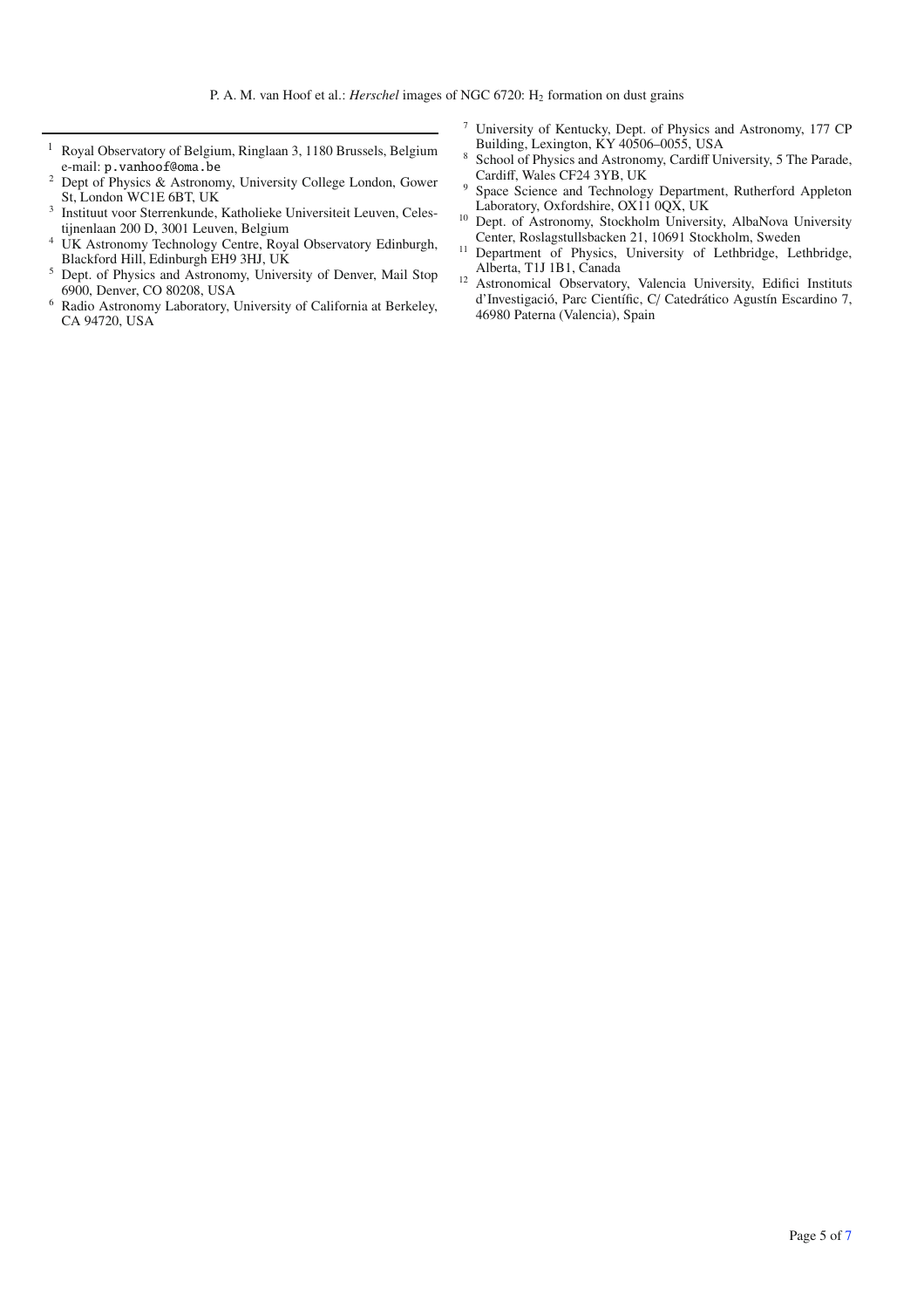<span id="page-5-0"></span>

**[Fig. 2.](http://dexter.edpsciences.org/applet.php?DOI=10.1051/0004-6361/201014590&pdf_id=2)** The H<sub>2</sub> mass fraction as a function of the stopping criterion. The vertical line indicates where  $T_e$  reaches 4000 K.

<span id="page-5-3"></span>

**Fig. 3.** The standard model of AG04 recreated with Cloudy.

<span id="page-5-4"></span>

**Fig. 4.** Same as Fig. [2,](#page-5-0) but for the standard4 model.

#### <span id="page-5-2"></span>**Appendix A: Data reduction**

NGC 6720 was observed by PACS in scan map mode (one scan and one cross scan), obtaining maps in the blue (70  $\mu$ m) and red (160 μm) bands. The data were processed with the *Herschel* Interactive data Processing Environment (HIPE, [Ott 2010](#page-3-28)), following the recommended pipeline for these data. This will be

<span id="page-5-5"></span>

**Fig. 5.** Same as Fig. [3,](#page-5-3) but for the standard4 model.

<span id="page-5-1"></span>

**[Fig. 6.](http://dexter.edpsciences.org/applet.php?DOI=10.1051/0004-6361/201014590&pdf_id=6)** The H<sub>2</sub> formation and destruction timescales (solid and dotted lines, respectively) for knots with a central density of  $10^5$ ,  $10^6$ , and  $10^7$  cm<sup>-3</sup> just outside the ionized region.

explained in detail in later papers, but a few deviations and customizations are noted here. The WCS has an offset of a few arcseconds that was corrected for the comparison of the PACS map to others (using known sources in the field). We used the version 3 flatfield calibration. The signals were converted to Jy using the version 5 calibration table. We did not remove the crosstalk or corrected for response drifts. Cross-talk correction is not part of the pipeline at present. Response drifts are unlikely to be a problem for our observations: we find no drift in the calibration source signals of more than 1.5% over the duration of the observations. Removal of the glitches (cosmic rays) was done in two stages: first from the regions around our source by filtering along the time-dimension, and then from the source itself working this time on the image plane. Cleaning the maps of the 1/f noise (the name refers to the type of power spectral density the noise has) was done using a high-pass filter method. Here a filter passes over the data as a function of time, subtracting the median of the data over a specified time span (filter width). This allows the high noise frequencies to pass and attenuates the lower frequencies. Considering that moving forward in time means moving along a spatial direction as the instrument is scanning over the source, it is clear that setting a low value for the filter width will rapidly remove varying noise but can have the consequence of removing